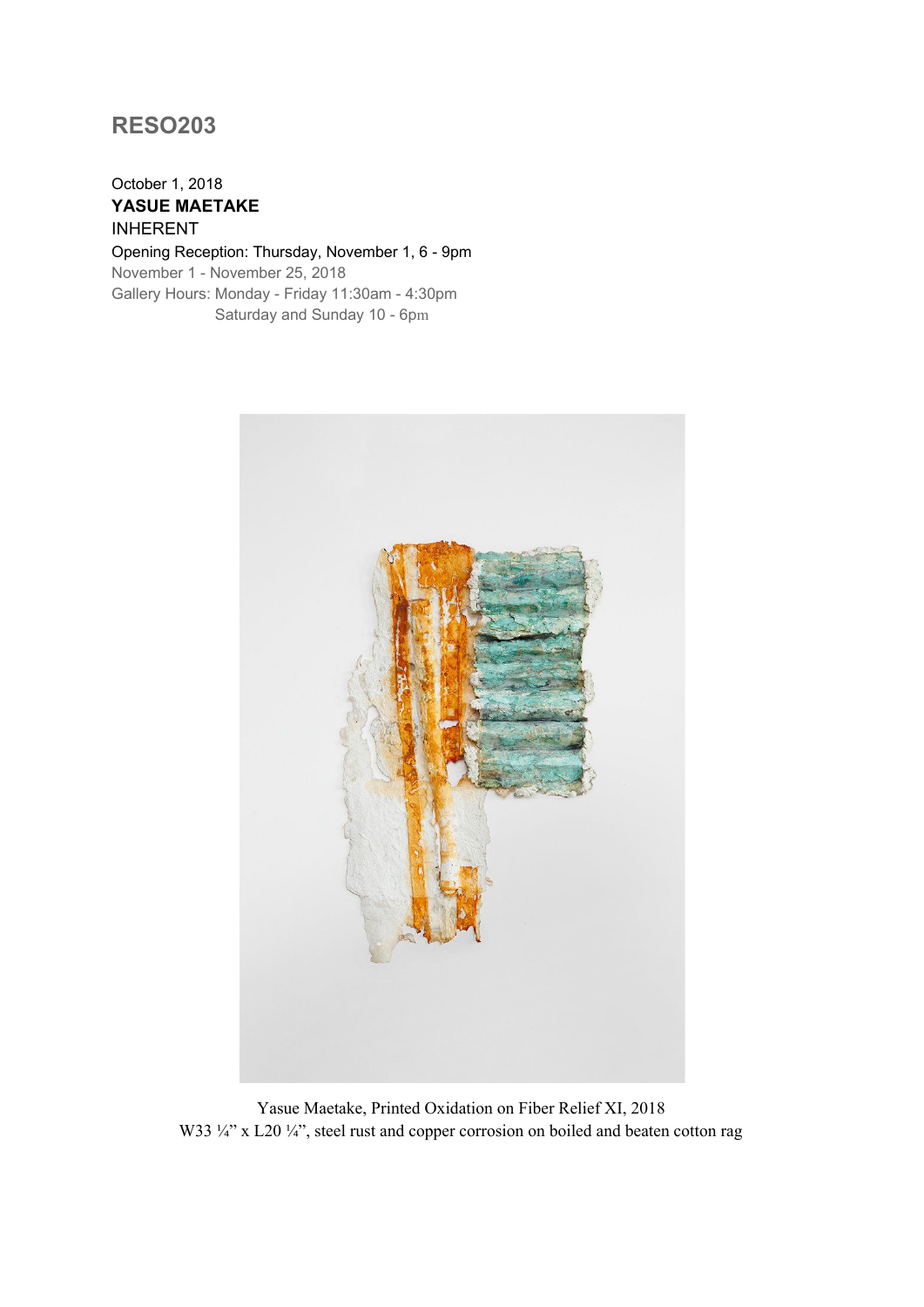RESO203 is thrilled to launch its new gallery with the exhibition *INHERENT — A Solo Presentation of Works* by Yasue [Maetake.](http://www.yasuemaetake.com/) mh [PROJECT](https://mhprojectnyc.com/Amorphous-Terrain) nyc simultaneously presents this inaugural exhibition to support innovative developments to art in collaboration with the artist. The exhibition will be on view from November  $1<sup>st</sup>$  through November 25<sup>th</sup>, 2018 with an opening reception on Thursday, November 1<sup>st</sup> from 6 - 9pm.

Maetake is known primarily for her sculpture and installations; central to this exhibit, INHERENT will be a series of her new bas-reliefs, which will cover the walls and ceilings of the gallery as compositional elements. Maetake calls this series, "Printed Oxidation on Fiber Relief," which showcases unusual methods that produce bright, textured wall pieces created from transformed handmade papers by exposing them to metal corrosion, thus producing expressive hues of turquoise and reddish-brown residues. The synergy between the objects and exhibition space direct the viewer's focus to both the artwork and architecture through emphasizing the artist's distinctive materials.

Influenced by methods used in Washi-making, the artist works with beaten mulberry bark as well as cotton linters and adorns the works with various patinas, which are often sourced from the industrial waste products from Maetake's finished sculptures. Unlike the constant disintegration on such scraps, Maetake attempts to embed their ceaseless erosion deep into the handmade paper through the fiber's hydrogen-bond; thereby, transforming a patina into a permanent material. In this ever-industrial and waste producing society, every object Maetake chooses to use is exploited to its utmost point, which accelerates this depleting cycle. Maetake says, "I view color not only as a surface of perception but as a physical substance."

Installed on the ceiling and continuing down the walls, one of her pieces consists of a very light steel-frame within layers of the fibers. By purposely using these concrete objects, Maetake expresses a material's physical presence in flux as it changes from one expression to another in its spatial aspects so that it withstands being captured by the viewer's gaze. Maetake conjures various associations ranging from natural to industrial imagery and architecture: an implication metaphorically representing the artistic production life-cycle itself, translated into a statement of political and ecological configurations to be contrasted with images of our fast-paced modern life. All of these transient qualities in Maetake's work suggest that the effects of time on artworks and human creation are explored as vital components of organic, natural processes.